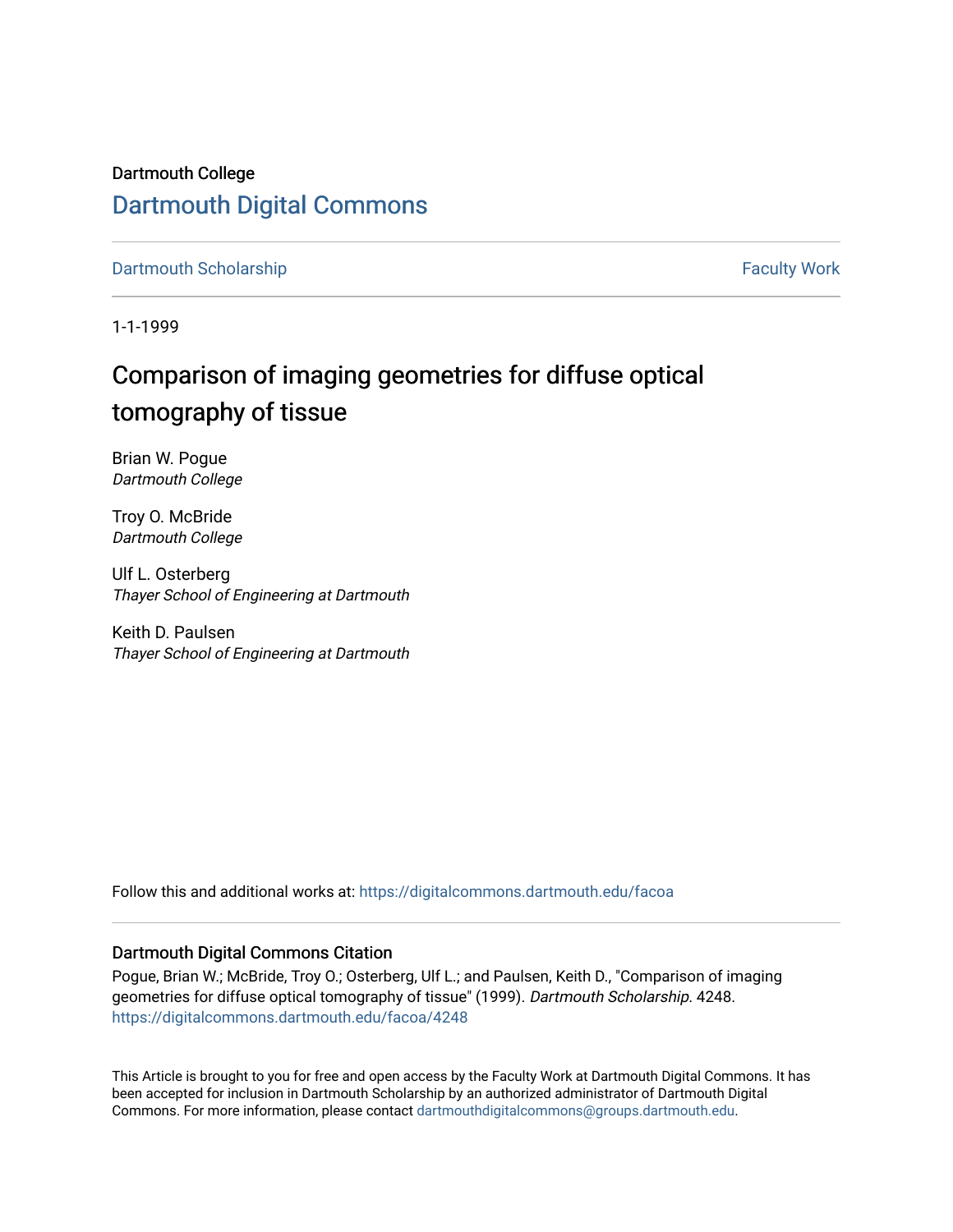# **Comparison of imaging geometries for diffuse optical tomography of tissue**

**Brian W. Pogue, Troy O. McBride, Ulf L. Osterberg and Keith D. Paulsen**

*Thayer School of Engineering, Dartmouth College, Hanover NH pogue@dartmouth.edu*

**Abstract:** Images produced in six different geometries with diffuse optical tomography simulations of tissue have been compared using a finite element-based algorithm with iterative refinement provided by the Newton-Raphson approach. The source-detector arrangements studied include (i) fan-beam tomography, (ii) full reflectance and transmittance tomography, as well as (iii) sub-surface imaging, where each of these three were examined in a circular and a flat slab geometry. The algorithm can provide quantitatively accurate results for all of the tomographic geometries investigated under certain circumstances. For example, quantitatively accurate results occur with sub-surface imaging only when the object to be imaged is fully contained within the diffuse projections. In general the diffuse projections must sample all regions around the target to be characterized in order for the algorithm to recover quantitatively accurate results. Not only is it important to sample the whole space, but maximal angular sampling is required for optimal image reconstruction. Geometries which do not maximize the possible sampling angles cause more noise artifact in the reconstructed images. Preliminary simulations using a mesh of the human brain confirm that optimal images are produced from circularly symmetric source-detector distributions, but that quantitatively accurate images can be reconstructed even with a sub-surface imaging, although spatial resolution is modest.

1999 Optical Society of America

**OCIS code:** (110.6960) Tomography, (170.3660) Light propagation in tissues, (170.3010) Image reconstruction techniques, (100.3190) Inverse Problems

#### **References and links**

- 1. M. Cope, and D. T. Delpy, "System for long-term measurement of cerebral blood and tissue oxygenation on newborn infants by near-infrared transillumination," Med. Biol. Eng. Comp. **26**, 289-294 (1988).
- 2. B. Chance, Q. Luo, S. Nioka, D. C. Alsop and J. A. Detre, "Optical investigations of physiology: a study of intrinsic and extrinsic biomedical contrast," Phil. Trans. R. Soc. Lond. B **352**, 707-716 (1997).
- 3. M. A. Franceschini, K. T. Moesta, S. Fantini, G. Gaida, E. Gratton, H. Jess, H., W. W. Mantulin, M. Seeber, P. Schlag and M. Kaschke, "Frequency-domain techniques enhance optical mammography: initial clinical results," Proc. Nat. Acad. Sci USA **94**, 6468-73 (1997).
- 4. S. R. Arridge and M. Schweiger, "Sensitivity to prior knowledge in optical tomographic resconstruction," Proc. SPIE **2389,** 378-388 (1995).
- 5. V. Ntziachristos, M. O'Leary, B. Chance and A. G. Yodh, "Coregistration of images from diffusive wave with other imaging modalities to enhance specificity," in OSA TOPS on Advances in Optical Imaging and Photon Migration II. (OSA publications, Orlando, FL, 1996).
- 6. J. Chang, H. Graber, P. Koo, R. Aronson, S. S. Barbour, R. L. Barbour, "Optical imaging of anatomical maps derived from magnetic resonance images using time independent optical sources," IEEE Trans. Med. Imag. **16**, 68-77 (1997).
- 7. B. W. Pogue and K.D. Paulsen, "High resolution near infrared tomographic imaging simulations of rat cranium using apriori MRI structural information," Opt. Lett. **23**, 1716-8 (1998).
- 8. C. L. Hutchinson, J.R. Lakowicz, and E.M. Sevick-Muraca, "Fluorescence lifetime-based sensing in tissues: a computational study," Biophys. J. **68**, 1574-1582 (1995).
- 9. J. Chang, H.L. Graber, and R.L. Barbour, "Luminescence optical tomography of dense scattering media," J. Opt. Soc. Am. A **14**, 288-99 (1998).
- 10. S. R. Arridge, "Forward and inverse problems in time-resolved infrared imaging," in Medical Optical Tomography: Functional Imaging and Monitoring, Ed. G. Muller, (SPIE Optical Eng. Press, Bellingham, WA, 1993) pp. 35-64.

(C) 1999 OSA 12 April 1999 / Vol. 4, No. 8 / OPTICS EXPRESS 270 #9194 - \$15.00 US Received March 02, 1999; Revised April 09, 1999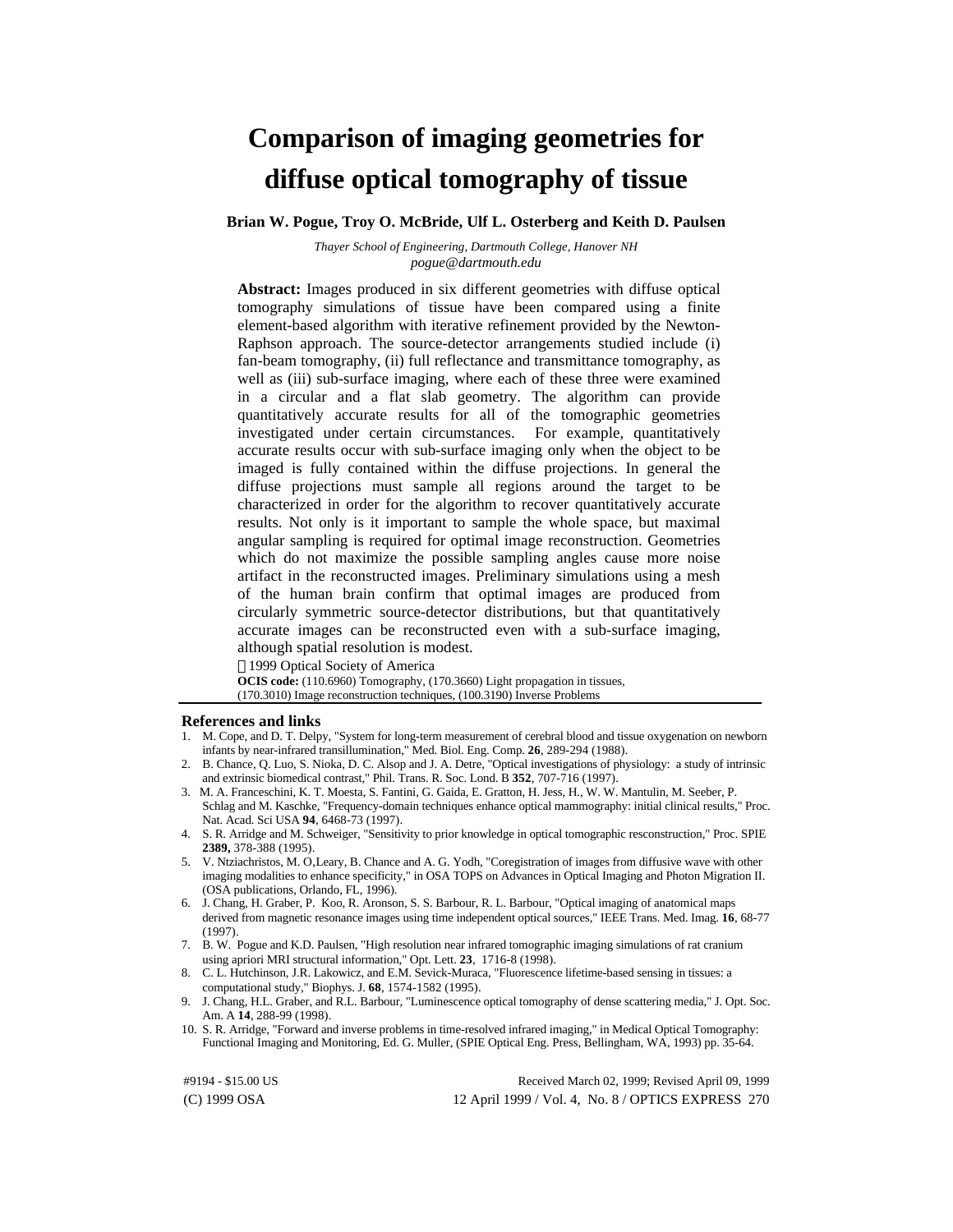- 11. D. Boas, "A fundamental limitation of linearized algorithms for diffuse optical tomography," Opt. Express **1**, 404- 413 (1997). [\(http://epubs.osa.org/oearchive/source/2831.htm\)](http://epubs.osa.org/oearchive/source/2831.htm)
- 12. H. Jiang, K. D. Paulsen, U. L. Osterberg and M. S. Patterson, "Frequency-domain optical image reconstruction in turbid media: an experimental study of single-target detectability," Appl. Opt. **36**, 52-63 (1997).
- 13. H. Jiang, K. D. Paulsen, U. L. Osterberg, and M. S. Patterson, "Frequency-domain optical image reconstruction for breast imaging: initial evaluation in multi-target tissue-like phantoms," Med. Phys. **25**, 183-193 (1997).
- 14. B. W. Pogue, M. Testorf, U. L. Osterberg and K. D. Paulsen, "Instrumentation and design of a frequency-domain diffuse optical tomography imager for breast cancer detection," Opt. Express **1**, 391-403 (1997). [\(http://epubs.osa.org/oearchive/source/2827.htm\)](http://epubs.osa.org/oearchive/source/2827.htm)
- 15. B. W. Pogue, T. O. McBride, J. Prewitt, U. L. Osterberg, and K. D. Paulsen, "Spatially variant regularization improves diffuse optical tomography," Appl. Opt. **38**, (in press) 1999.
- 16. T. O. McBride, B. W. Pogue, E. Gerety, S. Poplack, U. L. Osterberg, and K. D. Paulsen, "Spectroscopic diffuse optical tomography for quantitatively assessing hemoglobin concentration and oxygenation in tissue," (submitted,  $1999$ ), .
- 17. M. S. Patterson, B. Chance and B. C. Wilson, "Time resolved reflectance and transmittances for the non-invasive measurement of tissue optical properties," Appl. Opt. **28**, 2331-2336 (1989).
- 18. S. R. Arridge, M. Cope and D. T. Delpy, "The theoretical basis for the determination of optical pathlengths in tissue: temporal and frequency analysis," Phys. Med. Biol. **37**, 1531-1560 (1992).
- 19. A. H. Gandjbakhche, V. Chernomordik, R.F. Bonner, J. C. Hebden, R. Nossal, "Use of time-dependent contrast functions to discriminate between the scattering and absorption properties of abnormal regions hidden within a tissuelike phantom," Proc. SPIE **2979**, 211-225 (1997).
- 20. J. A. Moon, R. Mahon, M. D. Duncan and J. Reintjes, "Resolution limits for imaging through turbid media with diffuse light," Opt. Lett. **18**, 1591-1593 (1993).
- 21. A. H. Gandjbakhche, R. Nossal and R. F. Bonner, "Resolution limits for optical transillumination of abnormalities deeply embedded in tissues," Med. Phys. **21**, 185-91 (1994).
- 22. D. A. Boas, M. A. O'Leary, B. Chance and A. G. Yodh, "Detection and characterization of optical inhomogeneities with diffuse photon density waves: a signal-to-noise analysis," Appl. Opt. **36**, 75-92 (1997).
- 23. H. Jess, H. Erdl, T. Moesta, S. Fantini, M. A. Francecshini, E. Gratton and M. Kaschke, "Intensity modulated breast imaging: Technology and clinical pilot study results," Adv. in Optical Imaging and Photon Migration. (OSA publications, Orlando, FL, 1996).
- 24. S. Fantini, O. Schutz, J. Edler, M. A. Franceschini, S. Heywang-Krbrunner, L. Gotz and H. Siebold, "Performance of N-Images and spectral features in frequency-domain optical mammography," SPIE Technical Abstract Digest. (SPIE Press, San Jose, CA, 1999).
- 25. Y. Painchaud, A. Mailloux, E. Harvey, S. Verrault, J. Frechette, C. Gilbert, M. L. Vernon and P. Beaudry, "Multiport time-domain laser mammography: results on solid phantoms and volunteers," SPIE BiOS Technical Abstract Digest. (SPIE Press, San Jose, CA, 1999).
- 26. J. P. Van Houten, D. A. Benaron, S. Spilman and D. K. Stevenson, "Imaging brain injury using time-resolved near infrared light scanning," Pediat. Res. **39**, 470-6 (1996).
- 27. M. R. Stankovic, A. Fujii, D. Maulik and D. Boas, "Optical monitoring of cerebral hemodynamics and oxygenation in the neonatal piglet," J. Matern-Fetal Inves. **8**, 71-8 (1998).
- 28. A. Siegel, J. Marota, J. Mandeville, B. Rosen, and D. Boas, "Diffuse optical tomography of rat brain function," in SPIE Technical Abstract Digest. (SPIE Press, San Jose, CA, 1999).
- 29. S. Fantini, S. Walker, M. A. Franceschini, M. Kaschke, P. M. Schlag and K. T. Moesta, "Assessment of the size, position, and optical properties of breast tumors in vivo by noninvasive optical methods," Appl. Opt. **37**, 1982-89 (1998).
- 30. V. Quaresima, S. J. Matcher and M. Ferrari, "Identification and quantification of intrinsic optical contrast for nearinfrared mammography," Photochem. Photobiol. **67**, 4-14 (1998).
- 31. X. Li, J. Culver, J., T. Durduran, B. Chance, A. G. Yodh and D. N. Pattanayak, "Diffraction tomography with diffuse-photon density waves: clinical studies and background subtraction," in Advances in Optical Imaging and Photon Migration. (OSA publications, Orlando, FL, 1993).
- 32. S. B. Colak, D. G. Papaioannou, G. W. t'Hooft, M. B. van der Mark, H. Schomberg, J. C. J. Paasschens, J. B. M. Melissen and N. A. A. J. van Asten, "Tomographic image reconstruction from optical projections in light-diffusing media," Appl. Opt. **36**, 180-213 (1997).
- 33. S. R. Arridge and M. Schwieger, "Gradient-based optimisation scheme for optical tomography," Opt. Exp. **2**, 212- 226 (1998). [\(http://epubs.osa.org/oearchive/source/4014.htm\)](http://epubs.osa.org/oearchive/source/4014.htm)
- 34. B. J. Tromberg, O. Coquoz, J. B. Fishkin, T. Pham, E. R. Anderson, J. Butler, M. Cahn, J. D. Gross, V. Venugopalan and D. Pham, "Non-invasive measurements of breast tissue optical properties using frequency-domain photon migration," Phil. Trans. R. Soc. Lond. B. **352**, 661-668 (1997).
- 35. S. R. Arridge and M. Schweiger, "Inverse methods for optical tomography," in Information Processing in Medical Imaging (Springer-Verlag, Flagstaff, AZ, 1993).
- 36. K. D. Paulsen and H. Jiang "Spatially varying optical property reconstruction using a finite element diffusion equation approximation," Med. Phys. **22**, 691-701 (1995).
- 37. S. R. Arridge and M. Schweiger, "Image reconstruction in optical tomography," Phil. Trans. R. Soc. Lond. B. **352**, 717-726 (1997).
- 38. A. Neumaier, "Solving ill-conditioned and singular linear systems: a tutorial on regularization," SIAM Rev. **40**, 636- 666 (1998).

(C) 1999 OSA 12 April 1999 / Vol. 4, No. 8 / OPTICS EXPRESS 271 #9194 - \$15.00 US Received March 02, 1999; Revised April 09, 1999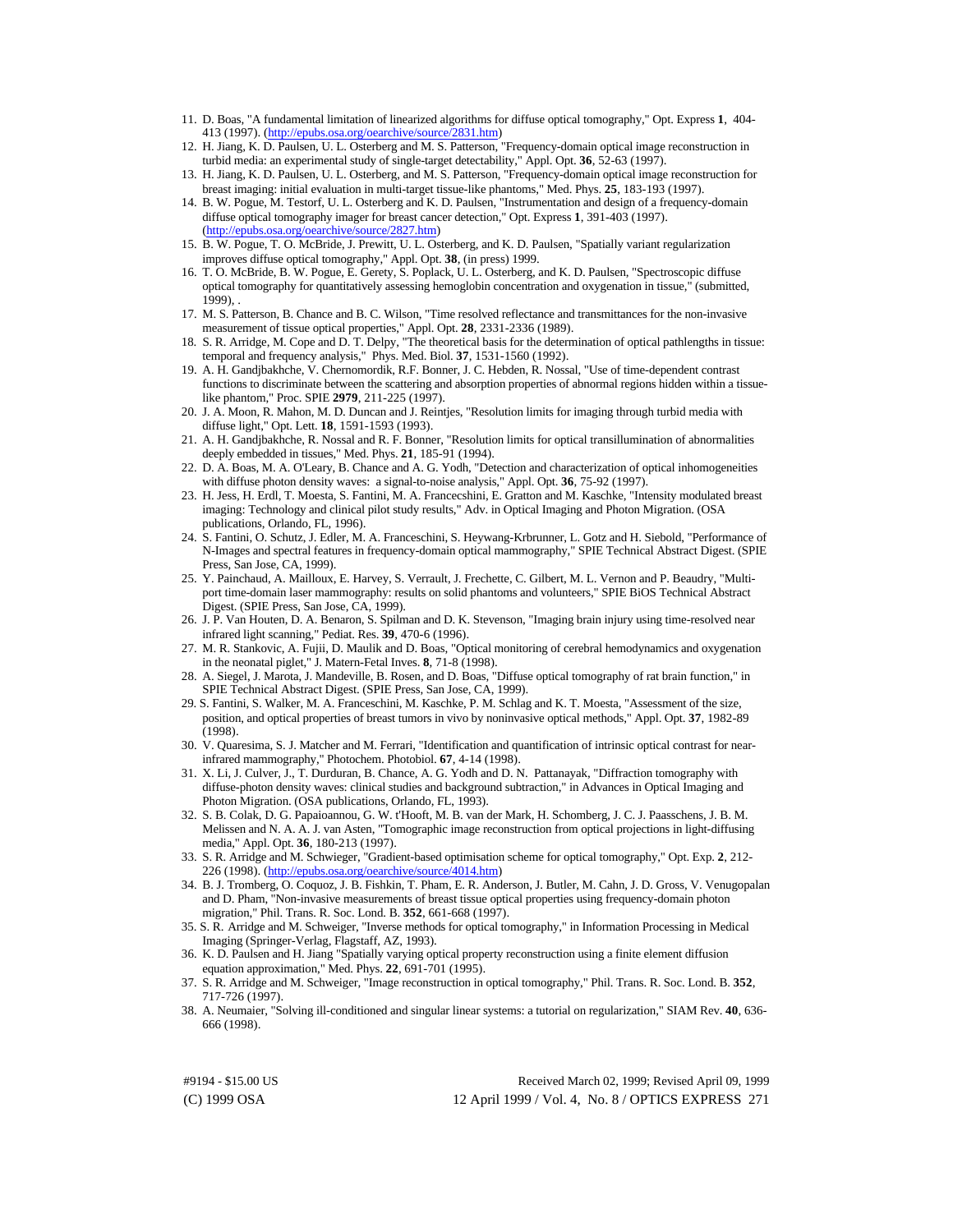39. T. J. Yorkey, J. G. Webster and W. J. Tompkins, "Comparing reconstruction algorithms for electrical impedance tomography," IEEE Trans. Biomed. Eng. **34**, 843-852 (1987).

# **1. Introduction**

Diffuse Optical Tomography (DOT) imaging of tissue is emerging as a viable method for non-invasively determining hemoglobin concentration, hemoglobin oxygen saturation, cytochromes, lipids and water in vivo on a centimeter spatial scale. In the past decade, promising applications have emerged in areas such as neonatal and adult cerebral monitoring [1, 2] and breast cancer diagnosis [3]. In addition, DOT may be even more promising when combined with traditional imaging methods [4-7] or when coupled to exogenous contrast agents to monitor tissue function, either through fluorescence or absorption based imaging [2, 8, 9]. One of the limitations in this field of research has been that the rapid advances in technological instrumentation have eclipsed the development of accurate image reconstruction algorithms for diffuse tomography. In this study we focus on one particularly useful image reconstruction algorithm, and apply it in several different imaging configurations in order to evaluate how the source-detector-tissue geometry affects the resulting image.

The use of an appropriate reconstruction algorithm is important because the inverse problem for DOT is inherently ill-posed, and in many cases is ill-conditioned [10], so that standard linear approaches provide limited resolution and contrast inaccuracy [11]. Several iterative reconstruction methods have been tested, and in particular, the Newton-Raphson approach has been shown to provide quantitatively accurate images of the absorption coefficient in a circular tomographic geometry [12-16]. This approach has been developed to characterize breast tumor optical properties in order to diagnose changes in hemoglobin concentration and oxygen saturation of normal and malignant tissues, and is currently being used in our clinical prototype imager.



**Fig. 1.** Schematic of three typical source-detector geometries used in diffuse optical tomography applications. The projection-shadow geometry (a) is used in several optical mammography scanners [3, 23-25], while the circular-tomography geometry (b) is used for both breast and brain imaging [16, 26], as is the subsurface imaging geometry (c) [2, 27, 28].

There has been considerable study of the type of measurements needed to provide optimal sensitivity in separating the scattering and absorption coefficients in tissue [17-19]. There has also been considerable study of the resolution limits of diffuse tomography [20- 22]; however, in general the optimal data types and the resoluton limits are functions of the reconstruction algorithm used to retrieve the images and the source-detector arrangement. Resolution limits calculated from forward solutions may not apply to inversion algorithms which preserve the non-linearity between the internal optical properties of interest and the measured projections at the boundaries. Similarly there has been little investigation of the

(C) 1999 OSA 12 April 1999 / Vol. 4, No. 8 / OPTICS EXPRESS 272 #9194 - \$15.00 US Received March 02, 1999; Revised April 09, 1999

<sup>40.</sup> B. W. Pogue, T. O. McBride, C. Nwaigwe, U. L. Osterberg, J. F. Dunn, K. D. Paulsen, "Near-infrared diffuse tomography with apriori MRI structural information: testing a hybrid image reconstruction methodology with functional imaging of the rat cranium," Proc. SPIE 3597 (in press), (1999).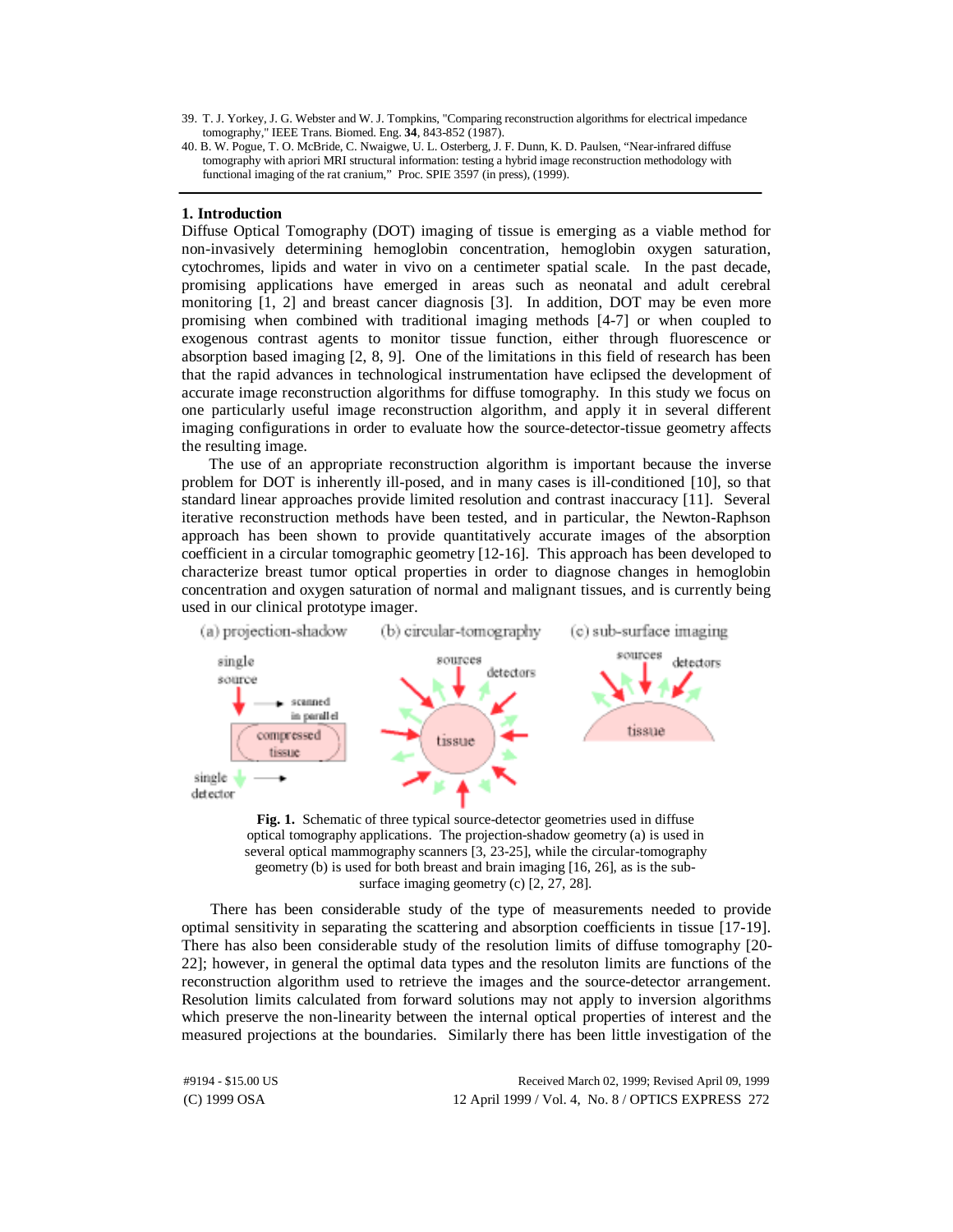geometry and how its boundaries affect the imaging process. As a practical matter, it is quite important to assess the effects that boundaries and source-detector configurations have on the image reconstruction in order to design prototype medical systems. These design considerations are ideally assessed through computer simulations to avoid costly and wasteful construction of clinical prototype systems which may have inherent design flaws. With this goal in mind, we assess geometries which to date represent the most common configurations used for near-infrared imaging and spectroscopy.



Fig. 2. Geometries used in this study are shown, where the outward arrows indicate detector locations and the inward arrows denote source locations. The geometries include (a) circular reflectance and transmittance imaging which uses circular symmetry for sampling angles (b) circular fan-beam imaging (where the sourcedetector array is rotated around the tissue), (c) sub-surface tomography which only uses a sub-set of projections from the surface of the tissue, (d) flat slab reflectance and transmittance imaging using maximal sampling from both surfaces, (e) flat slab fan-beam which does not use any reflectance data, and (e) sub-surface imaging with a flat upper surface. Together these six geometries, in various forms, define the possible configurations for imaging tissue with DOT.

The geometries chosen for many laboratory and clinical near-infrared imaging studies fall into three general catagories, which are delineated here as (a) projection-shadow, (b) circular-tomography and (c) subsurface imaging, as shown in Fig. 1. Each of these geometries is being used in clinical investigations for imaging either breast or brain tissues with near-infrared light; yet, there has been little comparison of how the source-detector array geometry will affects the quality of the optical measurements and resulting image. It should be noted that the projection-shadow geometry is generally used for traditional x-ray film style images, where there is no inversion of the data to compute tomographic images [3], and that this geometry does not lend itself to tomographic reconstruction. However, even with this restriction, Fantini *et al.* have been able to retrieve quantitative optical properties from breast tumors using the assumption that the tumor is roughly spherically shaped [29], and this procedure can be even more accurate when multiple projections and multiple wavelengths are incorporated into the analysis [24]. Similarly, Quaresima *et al.* have used this geometry to measure the spectral signature of breast tissue [30]. A variant of this geometry, which exploits a single source location and the angular projections to multiple detectors, has been employed by Li *et al.* [31] to produce backprojection images of breast tissue. Circular tomography has been used successfully in our own studies of hemoglobin based imaging [15, 16] which is being developed for breast cancer diagnosis [32], as well as in work of other investigators for cerebral imaging [26, 33].

(C) 1999 OSA 12 April 1999 / Vol. 4, No. 8 / OPTICS EXPRESS 273 #9194 - \$15.00 US Received March 02, 1999; Revised April 09, 1999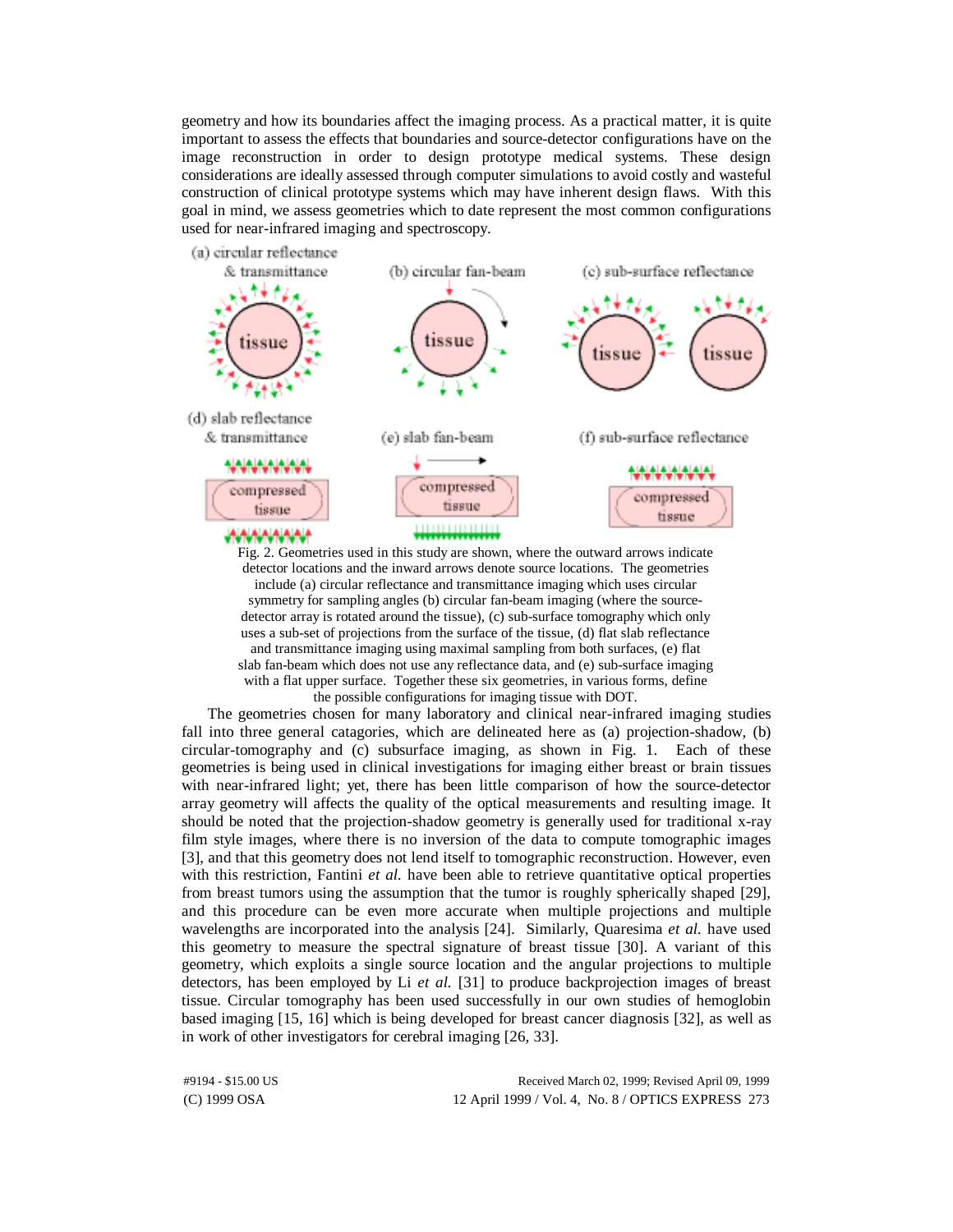In this study, the same DOT image reconstruction algorithm is used to examine: (a) circular full reflectance and transmittance tomography (b) circular fan-beam tomography, (c) sub-surface imaging under a curved boundary, (d) flat slab reflectance and transmittance tomography, (e) flat slab fan-beam tomography, and (f) sub-surface imaging below a flat surface, as shown in Fig. 2. The goal of these tests is to examine the influences of (i) the tissue geometry and (ii) the source-detector configuration upon the recovered image accuracy and quality, and to determine the optimal data collection strategy for characterizing tissue optical properties with this algorithm. The flat slab geometry (Fig. 2 (d) to (f)) is well suited for breast imaging since it provides a configuration similar to x-ray mammography, but it is not clear how the image quality will compare to the more symmetric sampling provided by the circular geometries (Fig. 2 (a) to (c)). We also compare a fan-beam orientation of the detectors where measurements are only recorded on the opposite side to the source (Fig. 2 (b)  $\&$  (e)), with the full set of projections from all points equally spaced around the tissue (Fig. 2) (a)  $\&$  (d)). The former orientation is technologically easier to implement because all measurement intensities are within the same range of detector sensitivity, so that parallel implementation is more easily facilitated. However, it is not obvious how this decrease in data affects the resulting optical property distribution, as compared to the full reflectance and transmittance sampling. Finally, subsurface tomography is examined since this is a geometry which is being widely used for near-infrared tomography of brain and breast tissues [2, 28, 34].

## **2. Theory & Computational Methods**

The theoretical details of diffuse optical tomography have been described by several authors, and some good overviews are included in references [35-37]. Forward calculations of diffuse light in tissue can be used to simulate experimental measurements of heterogeneous tissue, and by matching calculated measurements to these simulated experimental measurements an image of the optical properties can be recovered. Since frequency-domain light measurements are used in this work, the frequency-domain diffusion equation is solved with a finite element method. The general form of this equation is:

$$
\nabla \cdot D(r) \nabla \Phi(r, \mathbf{w}) - [\mathbf{m}(r) + i(\mathbf{w}/c)] \Phi(r, \mathbf{w}) = S_0(r, \mathbf{w})
$$

(1)

(2)

which describes optical fluence rate  $\Phi(r,\omega)$  at position r, and frequency  $\omega$ , given the distribution of absorption coefficient,  $\mu_a(r)$  and diffusion coefficient D(r), where c is the speed of light in the medium, and  $S_0(r,\omega)$  is the optical source. The diffusion coefficient is usually defined as  $D = [3(\mu_s + \mu_a)]^{-1}$ , where  $\mu_s$  is the transport scattering coefficient of the medium. This equation is solved with Type III (Robin) boundary condition on a finite element mesh, where all exterior elements are subject to:

$$
\Phi(\mathbf{x}) + k \nabla \Phi(\mathbf{x}, \mathbf{w}) \cdot \hat{n} = 0
$$

where  $\xi$  is the position on the boundary,  $\hat{n}$  is the unit vector normal to the boundary, and k is a calibration constant which has been determined empirically by matching the forward calculations to well controlled experiments [36]. From this solution, we calculate a set of optical measurements,  $\phi_i^0$ , which in this case are phase shift at frequency,  $\omega$ , and the logarithm of the signal amplitude. While the solution to equation (1) is straightforward given the distribution of  $\mu_a$  and  $\mu_s'$ , recovering the image distribution of  $\mu_a$  and  $\mu_s'$  requires an iterative solution, since equation (1) cannot be directly solved for these values, in part because  $\Phi(r,\omega)$  is not known inside the tissue, but only at the discrete points (detector locations) on the boundary.

The Newon-Raphson iterative method for finding the solution of  $\mu_a$  and  $\mu_s$  starts by solving for the minimum of the functional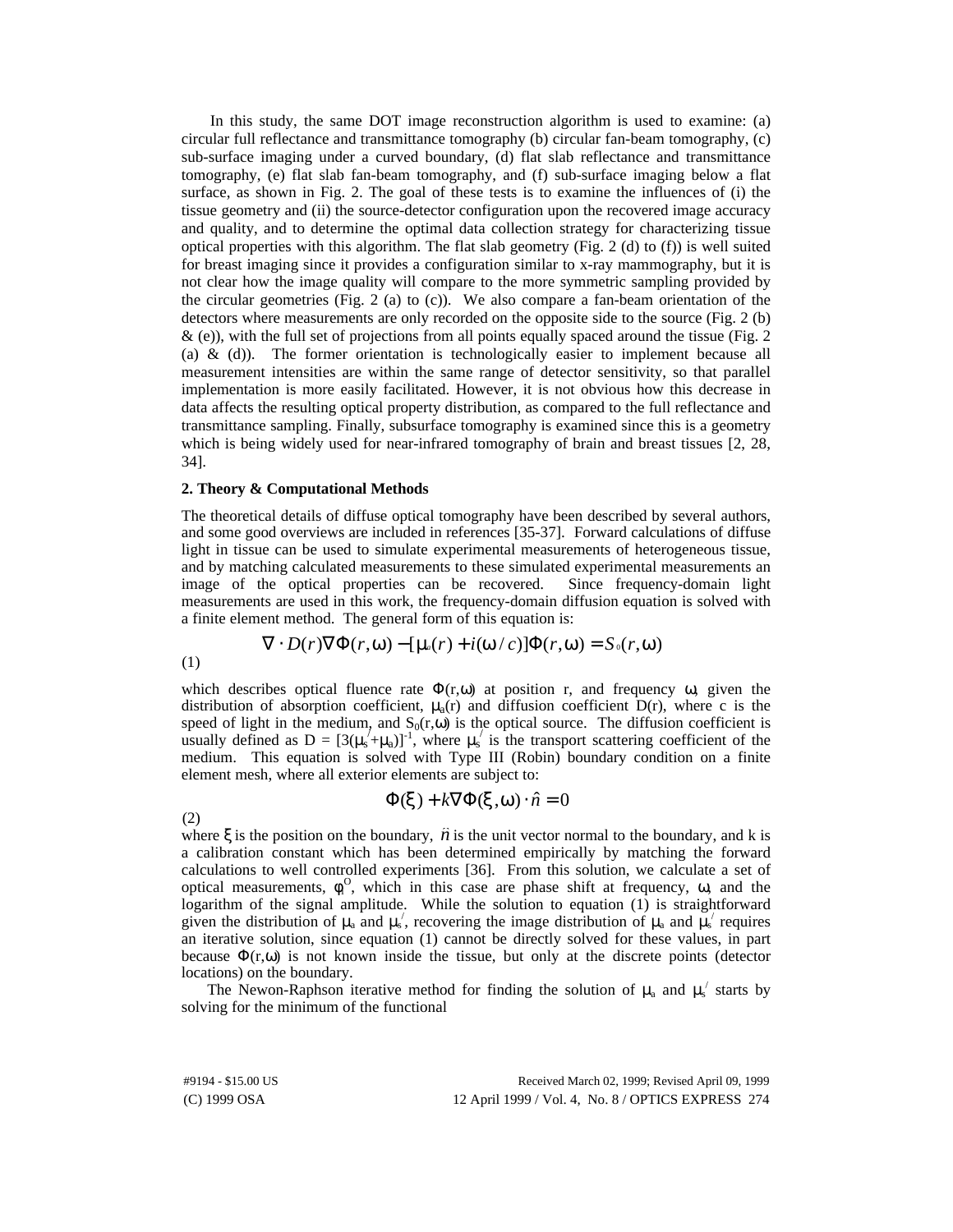$$
\mathbf{C}(\mathbf{m}) = (\mathbf{f}^{\mathbf{C}} - \mathbf{f}^{\mathbf{O}})^{\mathrm{T}} (\mathbf{f}^{\mathbf{C}} - \mathbf{f}^{\mathbf{O}}) + \mathbf{I} \mathbf{F}(\mathbf{m})
$$

(3)

where we use  $\mu$  to represent both  $\mu_a$  and  $\mu_s'$  as the set of coefficients, and F( $\mu$ ) is an arbitrary functional which smooths the solution to reduce the ill-posed nature of the eventual matrix inversion [38]. Minimizing (3) by taking the derivative and setting it equal to zero, followed by expansion of the solution in a Taylor's series [39], leads to,

$$
0 = (\boldsymbol{f}^{\mathrm{C}} - \boldsymbol{f}^{\mathrm{O}})^{\mathrm{T}} \mathbf{J} + \Delta \mathbf{m} (\mathbf{J}^{\mathrm{T}} \mathbf{J} + \mathbf{I} \mathbf{I}) + \dots
$$

(4)

where the elements of **J** are given by  $\partial \phi_i / \partial \mu_k$ , for observation i, at each pixel position k. In this derivation, the higher order derivatives of  $\phi$  are assumed to be negligible, and  $F(\mu)$  is chosen to result in the classical Tikhonov regularized formulation [38]. Finally the iterative solution becomes,

$$
\Delta \mathbf{m} = (\mathbf{f}^{\circ} - \mathbf{f}^{\circ})^{\mathrm{T}} \mathbf{J} [\mathbf{J}^{\mathrm{T}} \mathbf{J} + \mathbf{I} \mathbf{I}]^{-1}
$$

(5)

where  $\Delta \mu$  is the update for the current estimate of  $\mu$ . The values of  $\phi^C$  and J are calculated using the current estimate of  $\mu$ . In practice we have found that the regularization parameter can be varied between iterations for improved reconstruction, and can be varied spatially to compensate for some geometrical artifacts induced during the reconstruction process [15].

In the following simulations, the forward and inverse calculations have been carried out with a finite element solution which has been tested extensively in previous papers [ The simulated measurements were calculated on the same meshes that were used for the reconstructions and 1% random gaussian-distributed noise was added to both the real and imaginary components of the measurements in order to simulate true source-detector noise. All reconstructions were carried out with the same regularization parameter, and 5 iterations have been used in each case. Each iteration requires approximately 1.5 minutes on a 200 MHz desktop computer running Windows NT. In all the reconstructed images shown in this paper, the dimensions of the field are shown in millimeters on the x and y axes of the figure.

# **3. Results**

## *3.1 Imaging Fields with a Single Localized Target*

A series of forward and inverse simulations have been completed for each geometry shown in Figure 2. The overall goal has been to maintain a uniform test between geometries and determine those geometries which introduce significant artifacts into the reconstruction by the nature of the boundaries and source-detector configuration. There are an infinite number of possible tests which could be used in each of these geometries, but we have chosen to begin with a physiologically relevant contrast in a tumor sized target. In all cases the background optical properties were fixed at  $\mu_a = 0.01$  mm<sup>-1</sup> and  $\mu_s^{\prime\prime} = 1.0$  mm<sup>-1</sup>, and a simulated target within the field has been included with a radius of 10 mm and optical properties of  $\mu_a = 0.02$  mm<sup>-1</sup> and  $\mu_s' = 1.0$  mm<sup>-1</sup>. In each geometry the target is moved around to positions within the imaging field which have different levels of symmetry, potentially affecting the resulting image qualtity.

# *3.1.1 Circular Reflectance and Transmittance Imaging*

A circular mesh was used with 221 nodes in the coarse calculation of the Jacobian and matrix inversion as shown in equation (5), and 425 nodes in the fine mesh were used for solution of equation (1). A circularly symmetric configuration of 16 sources and 16 detectors was used in the solution, providing a data set of 256 projections, as shown in Fig. 2 (a). The field was 86 mm in diameter, with the sources and detectors spaced symmetrically around the periphery, with one every 11.25 degrees alternating between source and detector. The test target was moved to different radial positions between the center and the edge of the field to

(C) 1999 OSA 12 April 1999 / Vol. 4, No. 8 / OPTICS EXPRESS 275 #9194 - \$15.00 US Received March 02, 1999; Revised April 09, 1999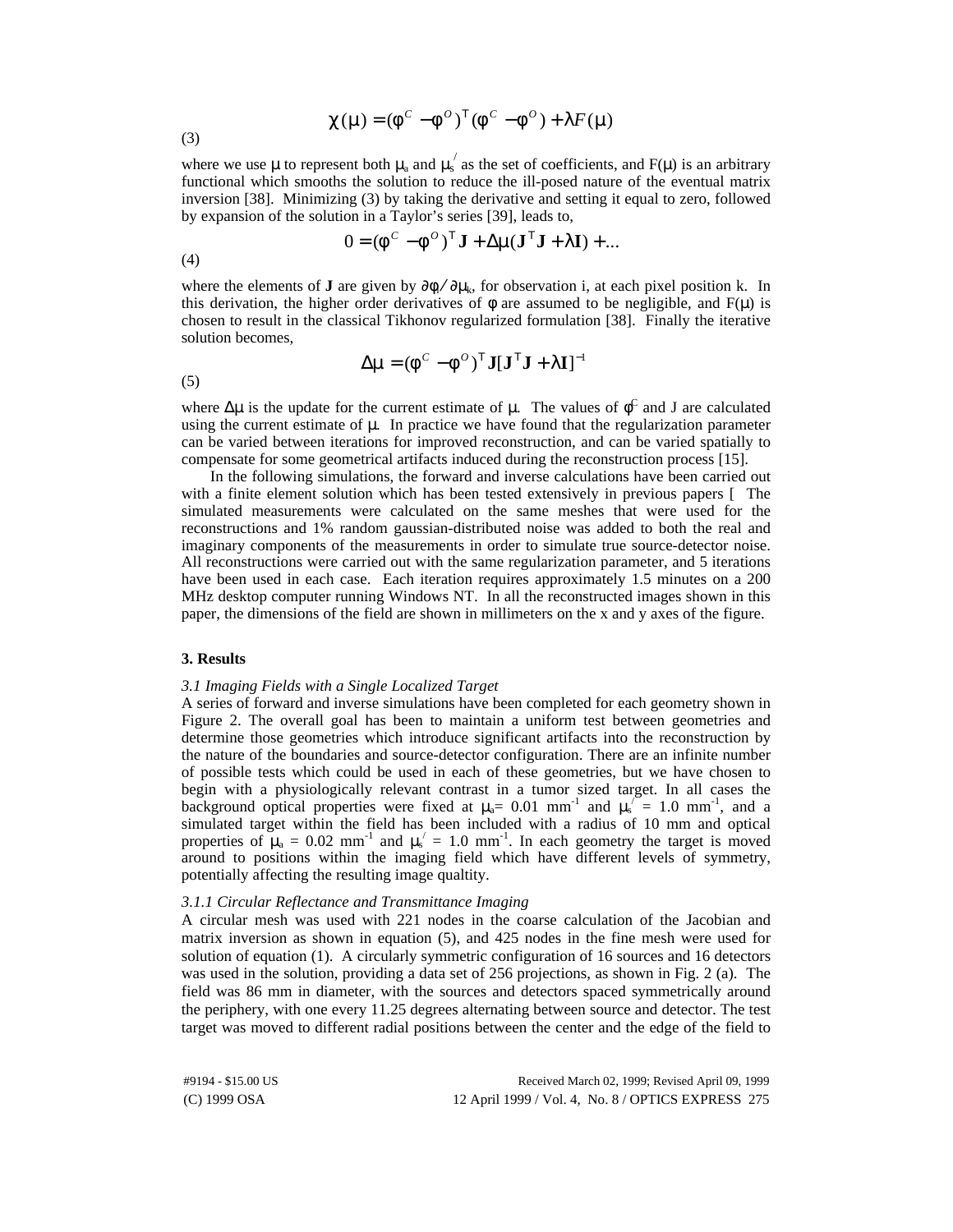examine the quality of the reconstructions which are presented in Fig. 3. Because this simulation has circular symmetry, no other target locations are needed to characterize the image field.



Fig. 3. Reconstructed set of images (video sequence) of the test target at different vertical positions within the circular mesh, using source-detector geometry in Fig. 2 (a) with a circularly symmetric distribution of 16 source and 16 detectors for reflectance and transmittance imaging. The color bar on the right is in absorption coefficient units of mm<sup>-1</sup>.

# *3.1.2 Circular Fan-Beam Imaging*

This orientation of source and detectors is shown in Fig 2(b), where for each source location, 8 detectors were used on the opposite side of the phantom. Then the source and locations of the 8 detectors are rotated around the phantom to 16 different sets of projections through the phantom, resulting in 128 measurements of phase shift and signal amplitude. The spacing of field and source-detectors was otherwise identical to Fig. 3. This geometry has the experimental advantage that the signal intensity at all 8 detectors is within an order of magnitude in variation, so that large changes in the dynamic range of the detectors is not encountered. This data set can be considered as a sub-set of the data available in the previous case of full reflectance and transmittance with the near-source detectors removed. The location of the test target was varied in the object field between the center and the top edge. Again, since the sources and detectors are located in circularly symmetric orientations, this set of target locations is sufficient to characterize the entire image field for this size and shape of object, as shown in Fig. 4.





#### *3.1.3 Sub-surface Imaging – Curved Boundary*

Near-infrared imaging is confounded by the high attenuation of the light in tissue, such that in practice, it is often not possible to detect light reliably through tissue samples thicker than 10 cm. Also, the instrumentation for imaging through tissue less than 5-6 cm can be much simpler, more robust and less expensive than for thicker tissues [28]. For this reason, many investigators have focused on sub-surface imaging applications where the sources and detectors are located on the same tissue surface and are arranged to probe the interior of the tissue. This sub-surface tomography can be performed on a curved tissue such as a neonate or adult head and female breast. These tissues are well simulated with a finite element

(C) 1999 OSA 12 April 1999 / Vol. 4, No. 8 / OPTICS EXPRESS 276 #9194 - \$15.00 US Received March 02, 1999; Revised April 09, 1999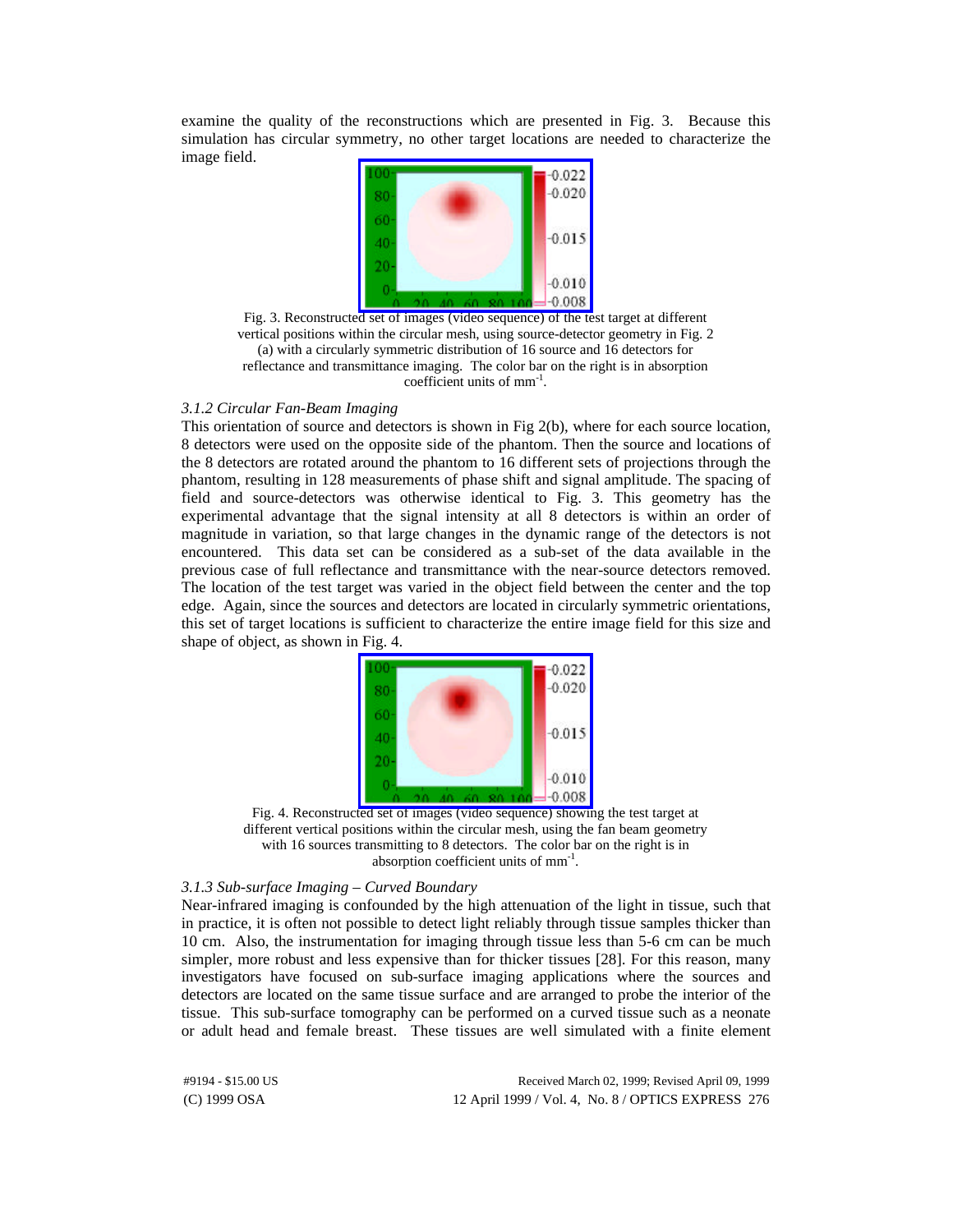solution assuming that the boundary curvature is known and can be input into a finite element mesh. If the light does not sample deeply into the tissue, the tissue boundary can be approximated by a simple circular mesh which has a matching radius of curvature. In the next series of simulations, this sub-surface imaging method has been investigated using the same circular mesh as above, but with only the source and detector locations on the upper region of the mesh activated. Both situations illustrated in Fig. 2 (c) were examined including: 8 sources-8 detectors (8x8) and 4 sources-4 detectors (4x4). The imaging field is symmetric about the center of the source-detector array, so that the image quality is adequately assessed by translating the test object vertically down from the upper surface, as shown in [Fig. 5.](https://www.osapublishing.org/viewmedia.cfm?uri=oe-4-8-270&seq=3)



the sub-surface orientation with (a) 8 sources and 8 detectors in an arc, and (b) 4 sources and 4 detectors in a smaller arc on the surface (as shown in Fig. 2(c)). Color bar at right is in absorption coefficient units of  $mm<sup>-1</sup>$ .

# *3.1.4 Slab Reflectance and Transmittance Imaging*

The slab geometry mimics x-ray mammography and minimizing the thickness of tissue that must be imaged, potentially allowing the use of less sensitive, but more stable, solid state detectors. Light signals from the tissue can be recorded from both the upper surface near the source, as well as transmitted through the slab. This geometry is referred to here as slab reflectance and transmittance imaging, and is examined in the same set of simulations as the circular geometry described in the previous sections. One major difference from the circular geometry is the lack of symmetry, so that the response of the imaging field will likely vary with both vertical and horizontal position. Thus, in order to fully characterize the image plane, the test object has been translated along three lines: vertically through the center, horizontally through the center, as well as horizontally along the upper surface, as shown in Fig. 6. In the slab mesh, 260 nodes were used in the coarse calculation of the Jacobian in equation (5) and 380 nodes were used in the fine mesh solution of equation (1). The source detector arrangement was as shown in Fig. 2(d), with 5 mm between each source and detector.



Fig. 6. Reconstructed set of images of the test target at different (a) vertical positions (b) lateral positions along the central line, and (c) lateral positions along

(C) 1999 OSA 12 April 1999 / Vol. 4, No. 8 / OPTICS EXPRESS 277 #9194 - \$15.00 US Received March 02, 1999; Revised April 09, 1999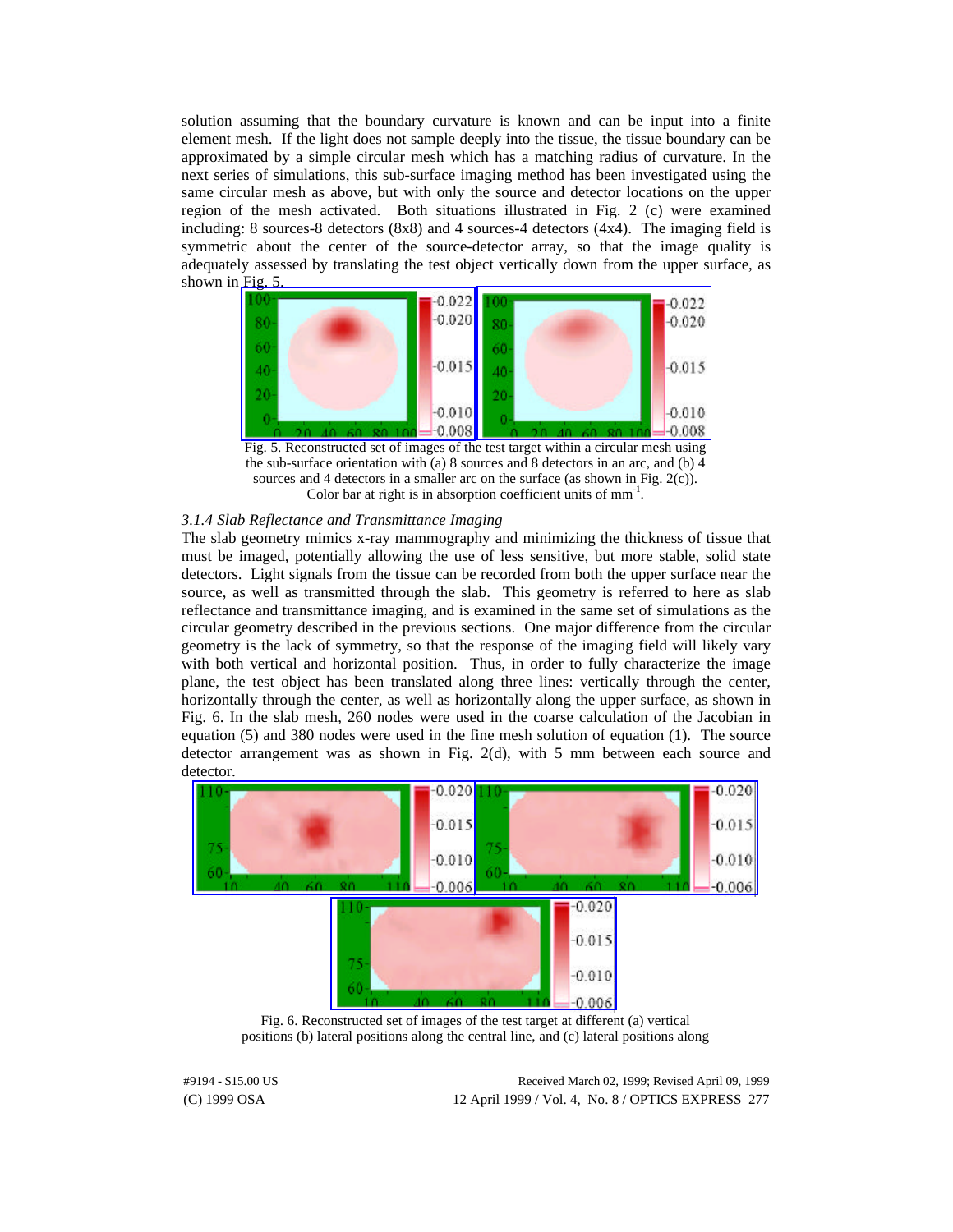the surface, using the slab reflectance and transmittance geometry of sources and detectors as shown in Fig. 2 (d).

## *3.1.5 Slab Fan-Beam Imaging*

The fan-beam geometry for slab breast imaging is an obvious choice since it can involve the use of parallel detection through a CCD or other parallel detectors, which are highly stable and provide robust detection. The simplicity of translating the source across the upper surface of the tissue is beneficial, but it is not clear how the loss of reflectance information will affect the reconstructed images of the tissue interior. The geometry used in this section was as shown in Fig 2.(e), with 5 mm between neighbouring fibers. In these simulations, the asymmetry is similar to the previous section, so that the same set of simulations were carried out to examine the imaging field sensitivity, shown in Fig. 7.



Fig. 7. Reconstructed set of images of the test target at different (a) vertical positions (b) lateral positions along the central line, and (c) lateral positions along the surface similar to those in Fig. 6, using fan-beam slab imaging. Color bar at right is in absorption coefficient units of mm<sup>-1</sup>.

# *3.1.6 Sub-surface Imaging – Flat boundary*

The flat boundary is perhaps one of the most often used geometries for near-infrared subsurface imaging because it is simple, readily available clinically in many body locations, and lends itself to analytic reconstruction methods. This geometry was tested here with 16 sources and 16 detectors all located on the upper surface of the tissue volume producing 256 projections through the medium, spaced alternating at in Fig. 2 (f), with 2.5 mm between each. The high number of sources and detectors was employed to provide the best performance that we could obtain in this geometry. The test object was translated vertically down from the surface, as with the sub-surface imaging on the circular mesh (*Section 3.1.3*), with the results shown in Fig. 8.



Fig. 8. Reconstructed set of images where the test target was translated vertically from the middle of the tissue volume (25 mm down) up to the surface, using 16 sources and 16 detectors alternated and equally spaced along the upper surface of the region, as illustrated in Fig. 2 (f).

*3.2 Comparison of Geometries – Contrast and Noise*

(C) 1999 OSA 12 April 1999 / Vol. 4, No. 8 / OPTICS EXPRESS 278 #9194 - \$15.00 US Received March 02, 1999; Revised April 09, 1999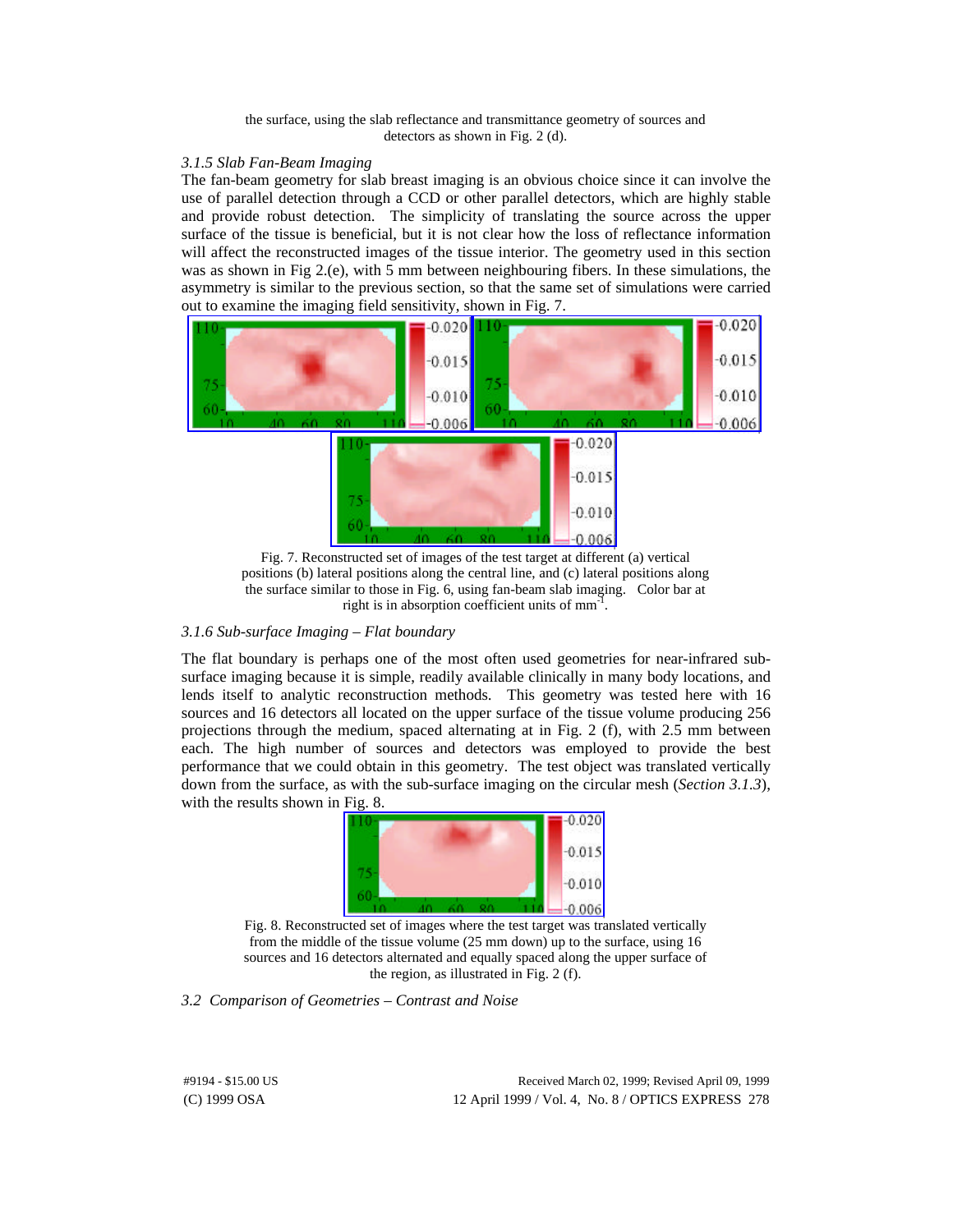The above simulations do not completely define the characteristics of the imaging geometry and slight improvements can be achieved for individual cases by adjusting the regularization parameter both during an iteration and spatially-distributed across the imaging plane [15]. Nonetheless comparing the reconstructed peak values in the target zone and the typical noise in the homogeneous background of the image are useful measures of the ability to reconstruct objects accurately. In Fig. 9 (left-top graph) the reconstructed peak values for each target are plotted for changes in vertical position through the image plane. Fig. 9 (right-top graph) is a plot of the standard deviation of the noise within what should be the homogeneous regions of the resulting images. In the peak absorption coefficient, if the value is within 20% of the original target it is considered acceptable. This criterion is simply based upon the typical variations in reconstructed properties observed in previous studies [16].



Fig. 9. Calculated (left-top graph) peak absorption coefficient values for the object at different positions within the simulated phantoms, and (right-top graph) reconstructed noise in the background region of the image measured by sampling of random regions of interest outside the target zone. The true value in the first graph is shown with a solid horizontal line, and the 20% region of acceptability is defined by the dotted lines. Calculated (left-bottom graph) target location as a depth from the upper surface, and (right-bottom graph) the calculated target full width at half maximum (FWHM) height as a function of depth in the medium, here taken as an average of the lateral and vertical directions.

A comparison of the three subsurface imaging geometries is shown in Fig. 10, using the same criteria of acceptable peak reconstruction value, as shown in Fig. 9. The reconstructed peak absorption coefficient values for the single targets are shown in Fig. 10 (left-top) as a

(C) 1999 OSA 12 April 1999 / Vol. 4, No. 8 / OPTICS EXPRESS 279 #9194 - \$15.00 US Received March 02, 1999; Revised April 09, 1999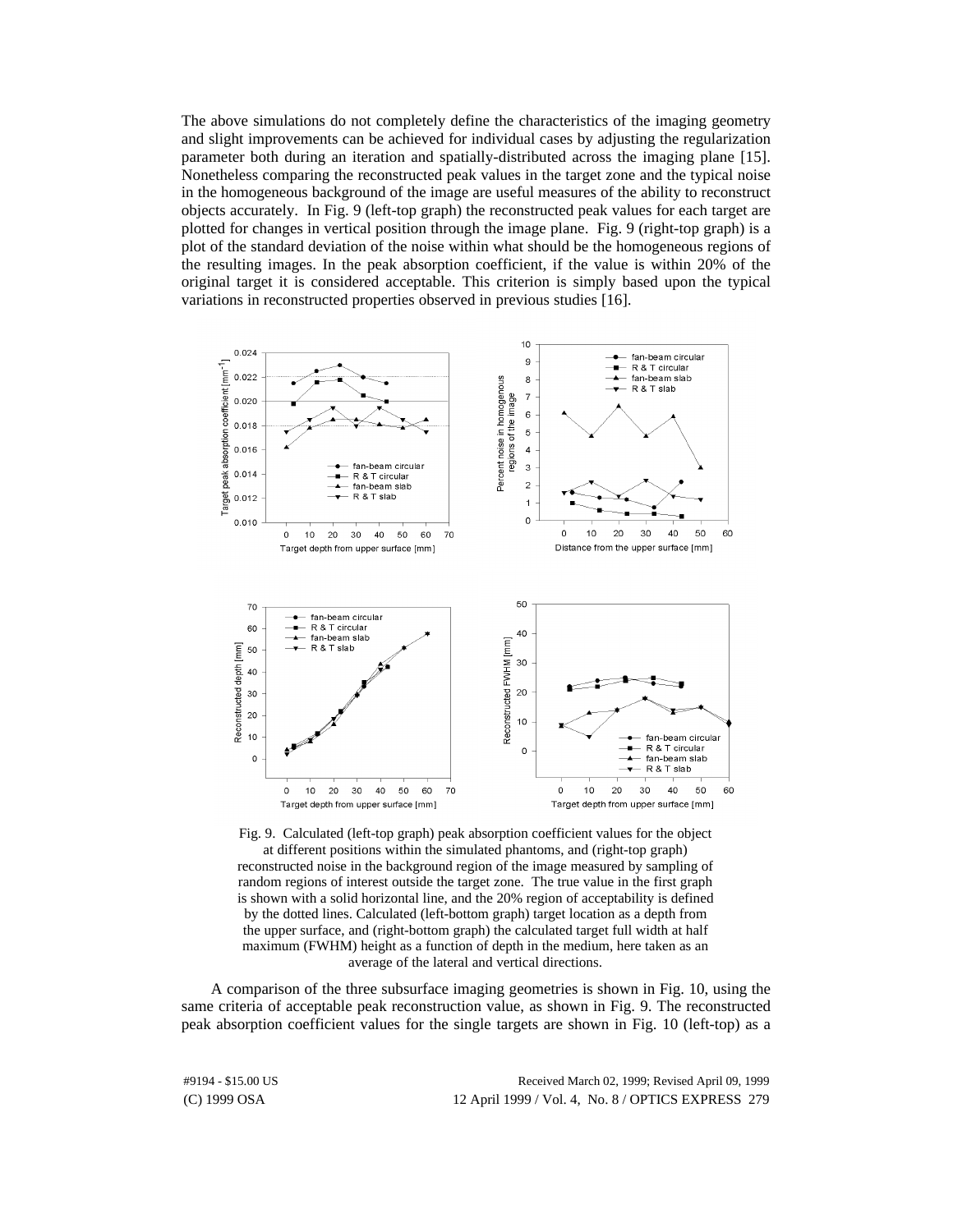function of the depth into the medium, and typical noise values are plotted in Fig. 10 (righttop). In this case, the only geometry which was able to reconstruct accurate absorption coefficient values over a moderate range of depths was with the 8x8 circular arc and the reconstructed peak values decrease significantly with depth for all three sub-surface imaging geometries.



Fig. 10. Calculated (left-top graph) peak absorption coefficient values for the target zone at different positions within the simulated phantoms, and (right-top graph) reconstructed noise in the homogeneous background region of the image outside the target zones. Calculated (left-bottom graph) target location as a depth from the upper surface, and (right-bottom graph) the calculated target full width at half maximum (FWHM) height as a function of depth in the medium, measured here both in the lateral and vertical directions.

## *3.3 Imaging Fields with Multiple Targets*

In addition to imaging single objects it is important to recover more complicated distributions, so an additional test has been constructed to compare multiple targets in the circular and slab geometries. The test field contained three targets positioned at different depths, as illustrated in the circular and slab schematic images in the left column of Fig. 11. In this case, two targets were 20 mm in diameter with one in the exact center of the field and one on the right edge at the surface (and upper region in the slab case). The third target had a 10 mm diameter and was located on the left edge of each image (and towards the bottom surface in the slab). All three targets presented a contrast of 2:1 in absorption. The resulting reconstructions for reflectance and transmittance geometries are shown in the middle column while fan-beam reconstructions are contained in the right column of Fig. 11. The image

(C) 1999 OSA 12 April 1999 / Vol. 4, No. 8 / OPTICS EXPRESS 280 #9194 - \$15.00 US Received March 02, 1999; Revised April 09, 1999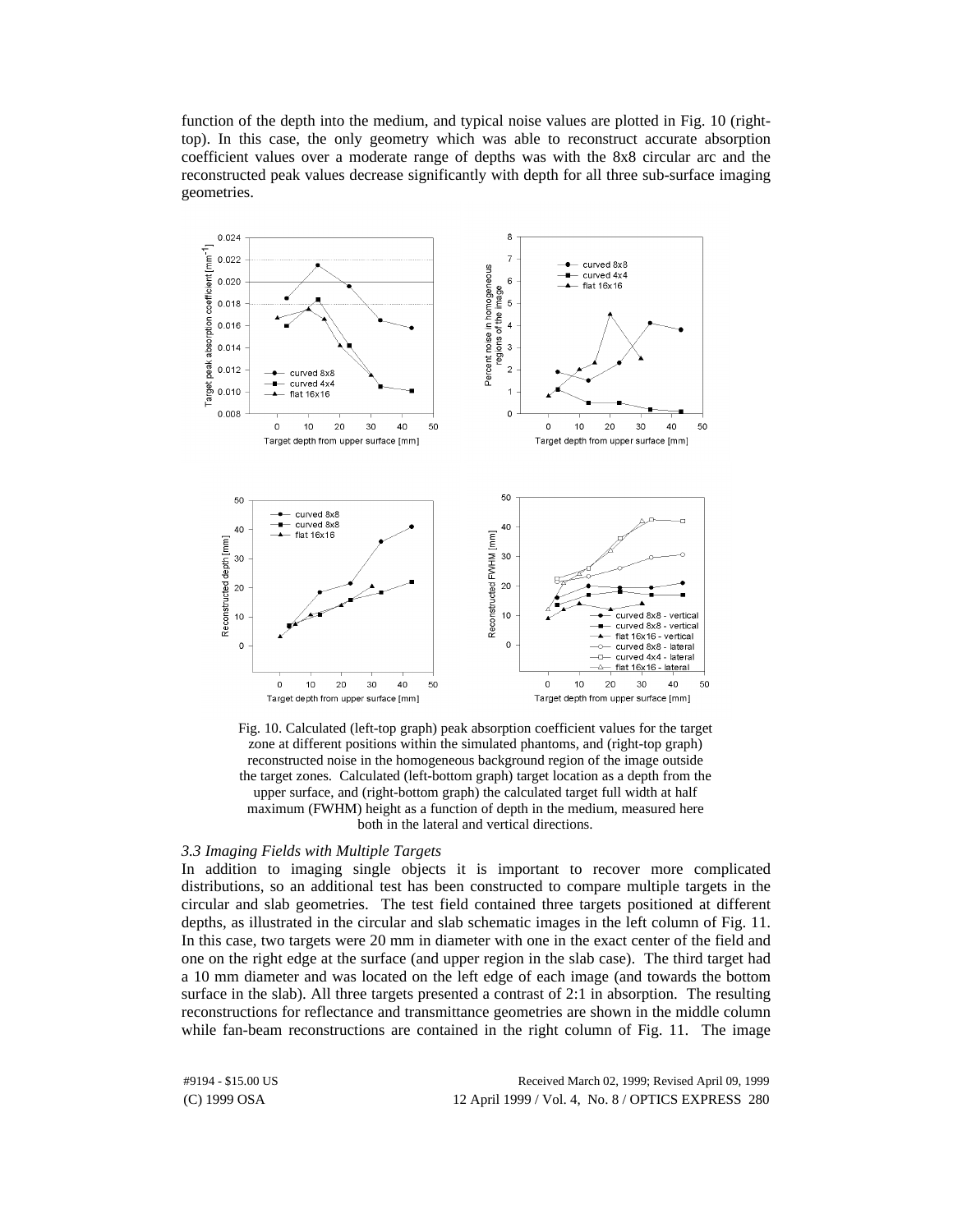quality of the two sub-surface geometries is clearly limited in depth resolution, so that the same tests have not been applied to these cases. Therefore, a separate multi-target test consisting of two sub-surface objects, both 10 mm diameter and 2:1 in contrast but with one on the surface and the other 5 mm below, was used to compare these sub-surface configurations, as shown on the left of Fig. 12. The reconstructed images using the 4x4 and 8x8 circular arcs and the 16x16 flat slab are presented in the right columns of the figure.



Fig.11. Reconstructed images of three localized targets within a homogeneous background field, (schematics shown in the left column) using geometries of (upper middle) circular reflectance & transmittance (upper right) circular fan-beam, (lower middle) slab reflectance & transmittance, and (lower right) slab fan-beam. The test targets (left) were all 2:1 absroption contrast from the background, and the two on the right were 20 mm diameter, while the one on the left is 10 mm in diameter.



Fig. 12. Reconstructed images of the test fields (shown in the left colum) are displayed at right. The test fields contained two 10 mm diameter objects with one on the surface and the other 5 mm below the surface. In the top row, the middle image shows the result of the 4 source-4 detector array while the right image shows the result from the 8 source-8 detector array. In the bottom row, the result from the slab geometry is shown using the 16 source-16 detector array.

#### *3.5 Imaging Fields with Layered Structure*

A third test was performed to examine the influence of geometry on the ability to recover a layered structure within the medium. In this situation, the field consisted of three concentric layers of differing absorption coefficient with a single circular inhomogeneity located within the layers. The schematic of the test object is shown in Fig. 13 in the left column, with the circular test field in the upper row, and the corresponding slab test field in the lower row. The reconstructed images using the full reflectance & transmittance and fan-beam approaches are shown in the center and right columns of the figure, respectively. Interestingly, in all cases the circular target could be localized and reconstructed to within

(C) 1999 OSA 12 April 1999 / Vol. 4, No. 8 / OPTICS EXPRESS 281 #9194 - \$15.00 US Received March 02, 1999; Revised April 09, 1999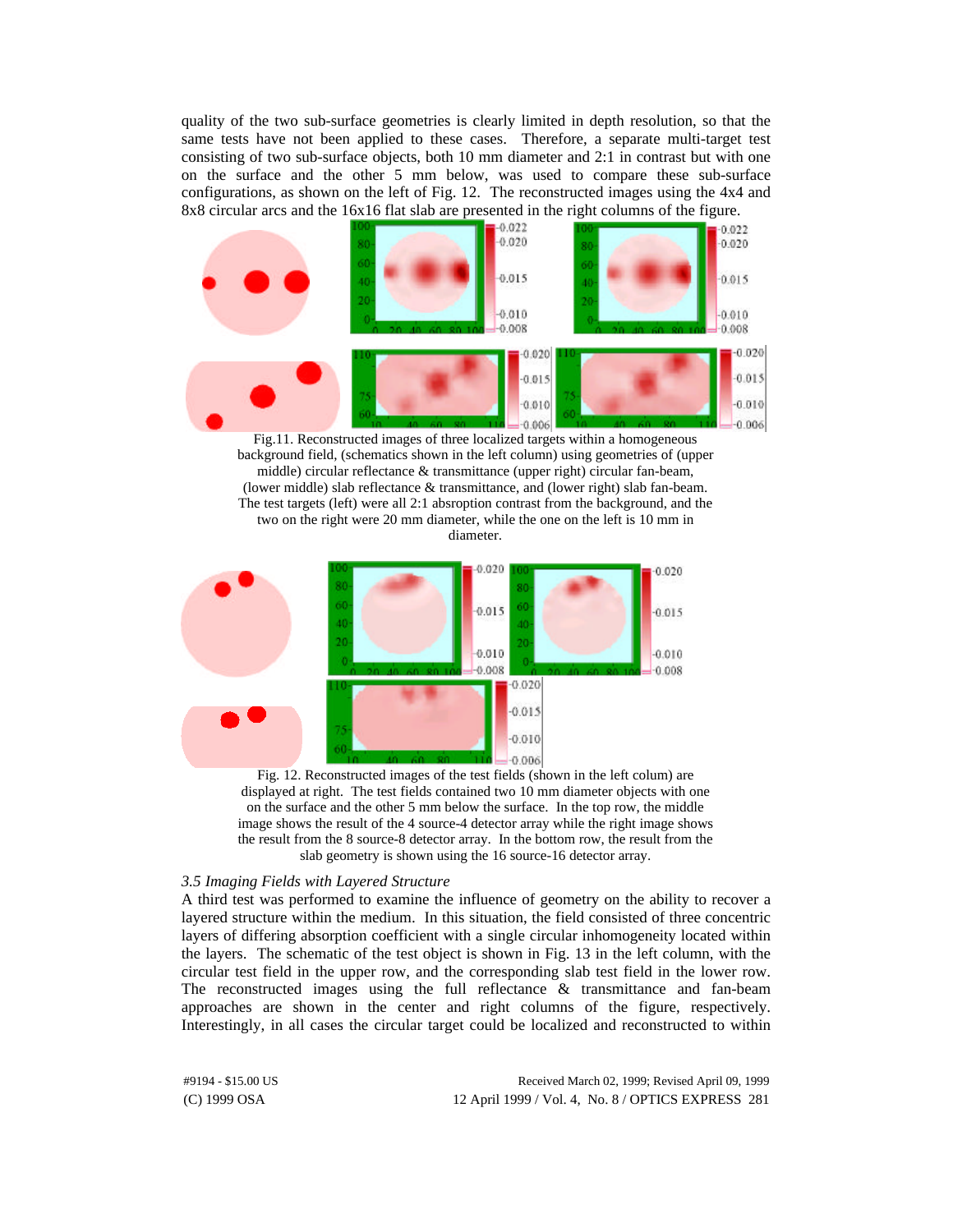20% of the true value, but the layered structure near the surface was best recovered in the circular geometry. In particular, the full reflectance and transmittance array provided a better reconstruction of the layered structure than did the fan-beam approach, while both slab approaches were dominated by artifacts in the background.

In Fig. 14, the same layered test fields as in Fig. 13 were used to evaluate the sub-surface imaging geometries. These methods were not expected to reconstruct the lower regions of the phantom, but the upper layers and the presence of the object can be partially reconstructed in all cases. The 4x4 detector strategy and the slab 16x16 scheme cannot fully discriminate the object from the layers, while the 8x8 arc geometry can partially reconstruct both the layers and the presence of the object.



included for both circular (top row) and slab (bottom row) geometries, with two 5 mm thick layers of  $\mu_a = 0.01$  and  $\mu_a = 0.02$ , with the interior at  $\mu_a = 0.015$  mm<sup>-1</sup>, and a 20 mm diameter object at  $\mu_a = 0.02$  mm<sup>-1</sup>. The images in the left column represent the test field, while the middle row of images show the full reflectance and transmittance images, and the right column of images show the fan-beam images.





# *3.5 Application to Irregular Tissue Geometries – Cerebral Hemoglobin Imaging*

In an effort to consider these source-detector arrangements in a more realistic geometry, a magnetic resonance image of a human brain was segmented into a finite element mesh (shown in Fig. 15) and used to simulate imaging with the three source-detector geometries (i) fan beam (ii) reflectance and transmittance and (iii) sub-surface imaging. The head size was scaled to that of a neonate, and typical optical properties were applied to the skin, bone, grey

(C) 1999 OSA 12 April 1999 / Vol. 4, No. 8 / OPTICS EXPRESS 282 #9194 - \$15.00 US Received March 02, 1999; Revised April 09, 1999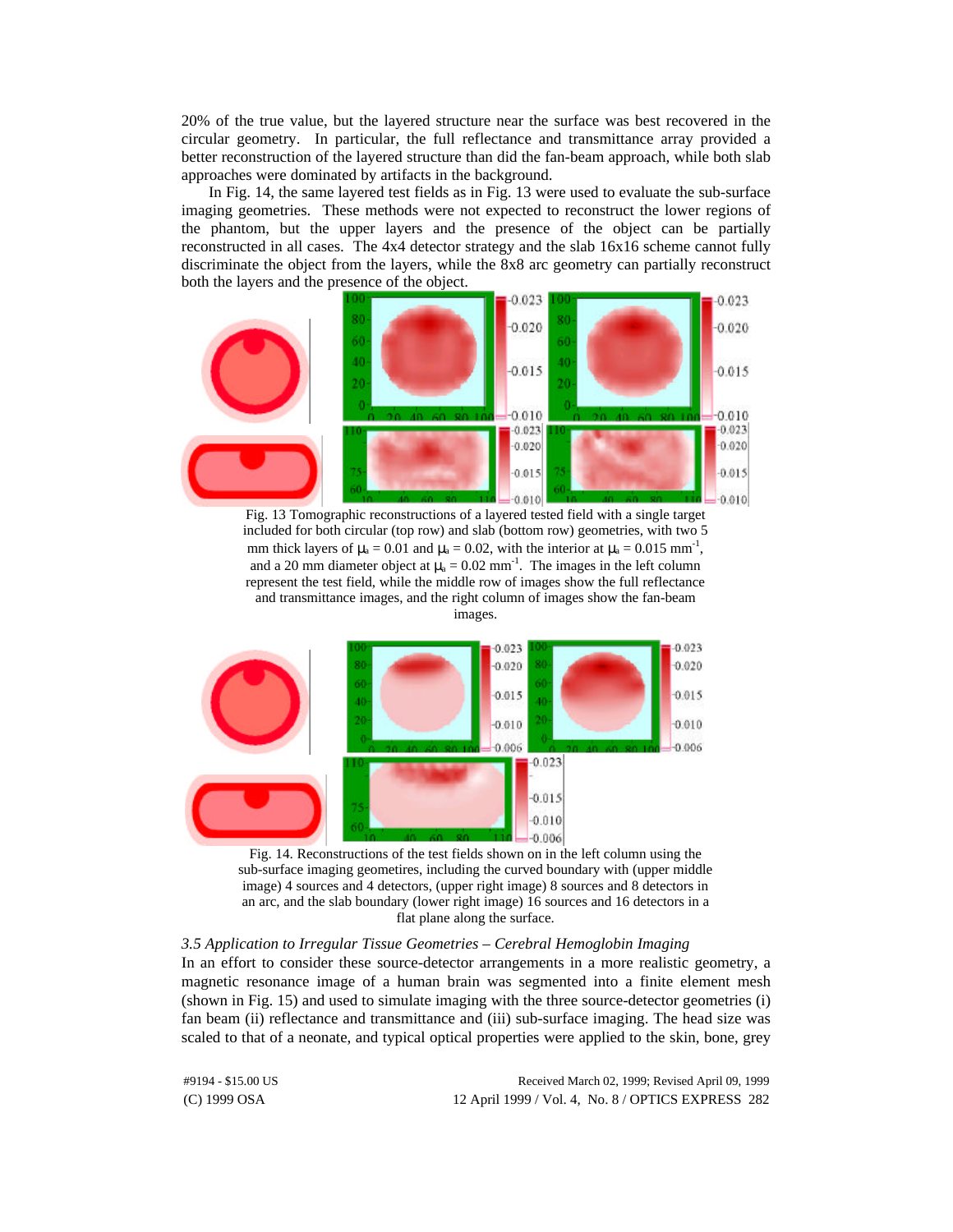matter and white matter [7,33]. A 15 mm diameter inclusion was added in the upper left of the brain with  $\mu_a = 0.03$  mm<sup>-1</sup>, representing a 50% increase from the grey matter, and a 200% increase from the white matter. The initial guess for the image was a homogeneous head shape with  $\mu_a = 0.01$  mm<sup>-1</sup>. The inclusion was observed in all reconstructed images with a peak value within 10 % of the true value, indicating that it can be successfully characterized with all three source-detector geometries using this algorithm. Interestingly, none of the imaging geometries could discriminate the white matter structure from the grey matter, but the full reflectance and transmittance method was able to recover the skull optical properties accurately, as was the sub-surface imaging geometry. Also the fan-beam approach produced significant artifact into the image, as a ringing structure. Surprizingly the fanbeam approach recovers the presence of the object clearly, albeit not at a accurate contrast level.



left), showing absorption coefficients of skin,  $\mu_a = 0.01$ , skull,  $\mu_a = 0.025$ , grey matter,  $\mu_a = 0.02$ , and white matter,  $\mu_a = 0.01$  mm<sup>-1</sup>, with a fixed scattering coefficient of  $\mu_s' = 1.0 \text{ mm}^{-1}$ . An artificial inclusion having  $\mu_a = 0.03$  was included in the upper left of the test field. The reconstructed images are shown using full reflectance and transmittance imaging (upper right), fan beam imaging (lower left), and 8x8 sub-surface imaging with the detectors in an arc around the upper half of the head (lower right). Note that the sub-surface geometry is not expected to recover properties in the lower half of the image.

# **4. Discussion**

## *4.1 Geometry Effects in the Reconstructed Image*

Determining the optimal source-detector and tissue geometry is not as simple of a task as it might first appear because of the interplay between theoretical performance and practical constraints, so that some theoretically optimal designs must be considered in light of experimental limitations. As a result, all of these issues cannot be fully characterized by the simple simulations contained in this paper. Also, the reconstruction algorithm could be better tailored to any of the specific geometries than in its present generalized form, by altering the regularization scheme to improve the reconstruction to provide a more homogeneous solution across the imaging field [15]. In the cases shown here, the regularization parameter was

(C) 1999 OSA 12 April 1999 / Vol. 4, No. 8 / OPTICS EXPRESS 283 #9194 - \$15.00 US Received March 02, 1999; Revised April 09, 1999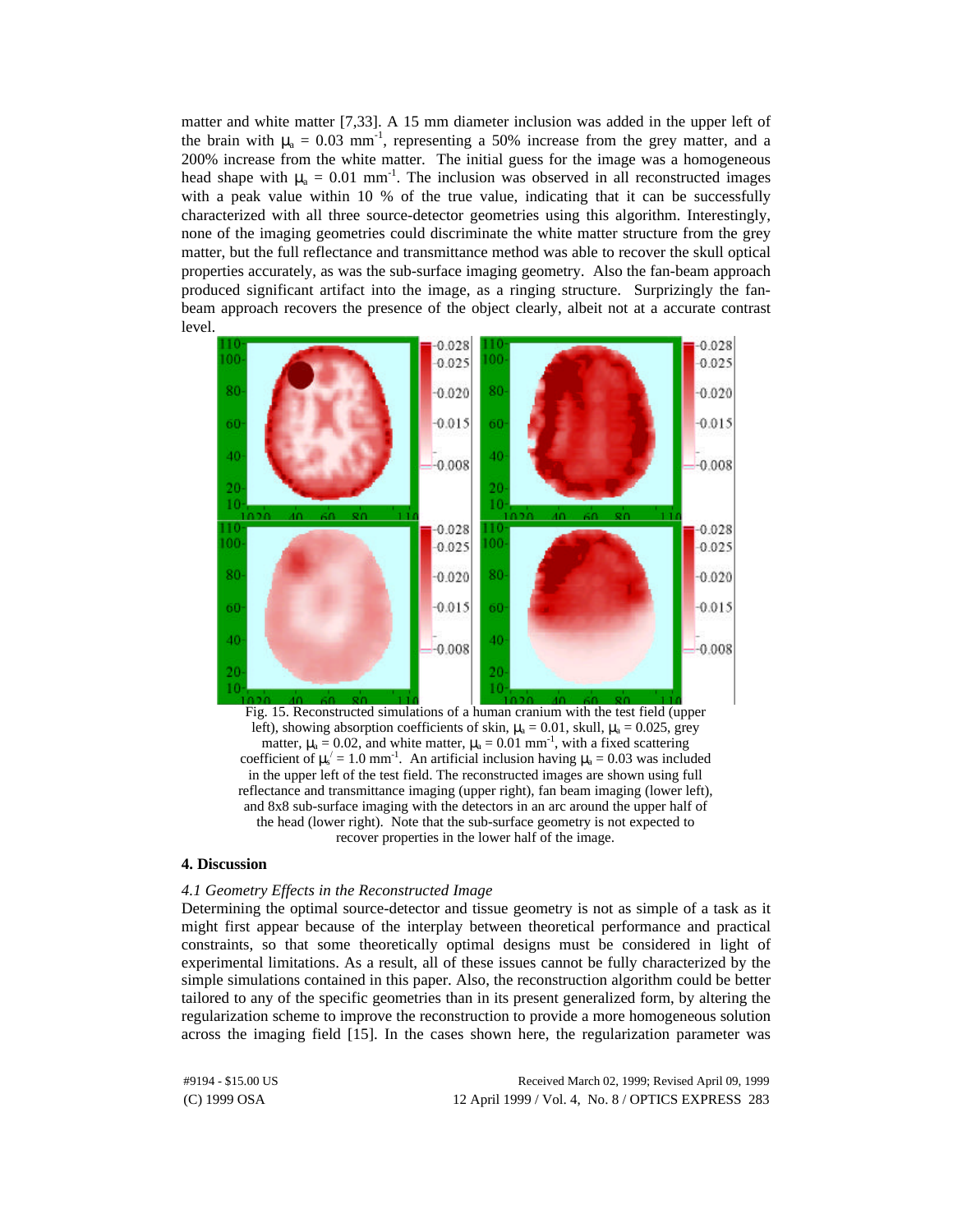chosen to provide optimal reconstructions, through a series of trials, so that the images shown here are our best versions. However, even with these uncertainties about regularization, there are some reconstruction results which are indicative of the measurement data quality which can be used to evaluate and compare the individual geometries. Our goal has been to determine if the geometry significantly inhibits the ability to accurately reconstruct optical properties, or if the geometry adds artifacts to the resulting image which are not easily avoided.

When comparing reconstruction geometries, it would be ideal to have the same number of measurements in the data set, so that changes in geometry are not confounded by changes in the conditioning of the matrix; however, in practice the physical size of the source and detector fibers can limit the number of possiblilities which are available for a given geometry. For example, in the circular geometry, the minimum tissue diameter and the diameter of the fibers dictates the number of sources and detectors that are possible. For these reasons, we have chosen to compare geometries and source-detector arrangements which are physically realistic, while trying to maintain the maximum number of measurements in each data set. The fan-beam and sub-surface imaging schemes can be thought of as sub-sets of the data measured in the full reflectance and transmittance mode, so that it is not surprising that there is some loss of image resolution with each of these two methods. We have also constrained the problem to be 2-dimensional in these cases, however based upon previous experience we anticipate that similar results are obtained in 3 dimensions. Also fully 3-dimensional reconstruction is inherently difficult to interpret, and often requires separation into 2-d slices in order to fully evaluate the image quality. For these reasons, the 2-dimensional images shown here are thought to be representative of the available image quality for each respective geometry.

### *4.2 Single Targets*

In the video sequences of Figs. 3 to 8, the object is localized accurately in all cases, and is close to the original true value at most locations (as shown in Fig. 9). Small deviations from the true value can be compensated with changes in the regularization parameters [15], but large deviations from the true value which are accompanied by significant noise in the image cannot generally be eliminated. An example of this phenomenon is observed in Fig. 7, where the fan-beam slab reconstructions show a marked increase in noise within the image, while there is no decrease in the recovered peak height of the target. This noise is likely due to the decreased angles of projection which are used to sample the field, producing regions within the image which cannot be well charaterized by the solution to the inverse problem. Maximizing the number of different angular projections through the field is likely the best way to improve the accuracy of the inverse solution.

Recovering images in the sub-surface imaging geometry is more challenging than with full tomographic methods, and this is expected since the tissue cannot be sampled as effectively ina purely reflectance mode. The most important observation from the data in Fig. 9 is that the true value of the object is not easily recovered without being able to sample measurements in an arc around the tissue sample, as is the case with the 8 source-8 detector array in the circular geometry. By adjusting the regularization parameters, it would be possible to reconstruct the peak values for all three geometries used here, as long as the depth of the target is not lower than 20-30 mm. At depths below 30 mm, the photon paths cannot sample the target effectively. In general as the target is lowered into the medium, the reconstructed peak value will decrease.

### *4.3 Multiple Targets*

When multiple targets are present as in Figs. 11  $\&$  12, the circular geometries tend to overreconstruct targets on the periphery. This problem can be compensated with a radial variation in the regularization parameter [15]. The slab geometries do not recover the smaller test target as well as their corresponding circular geometries. There are no clear

(C) 1999 OSA 12 April 1999 / Vol. 4, No. 8 / OPTICS EXPRESS 284 #9194 - \$15.00 US Received March 02, 1999; Revised April 09, 1999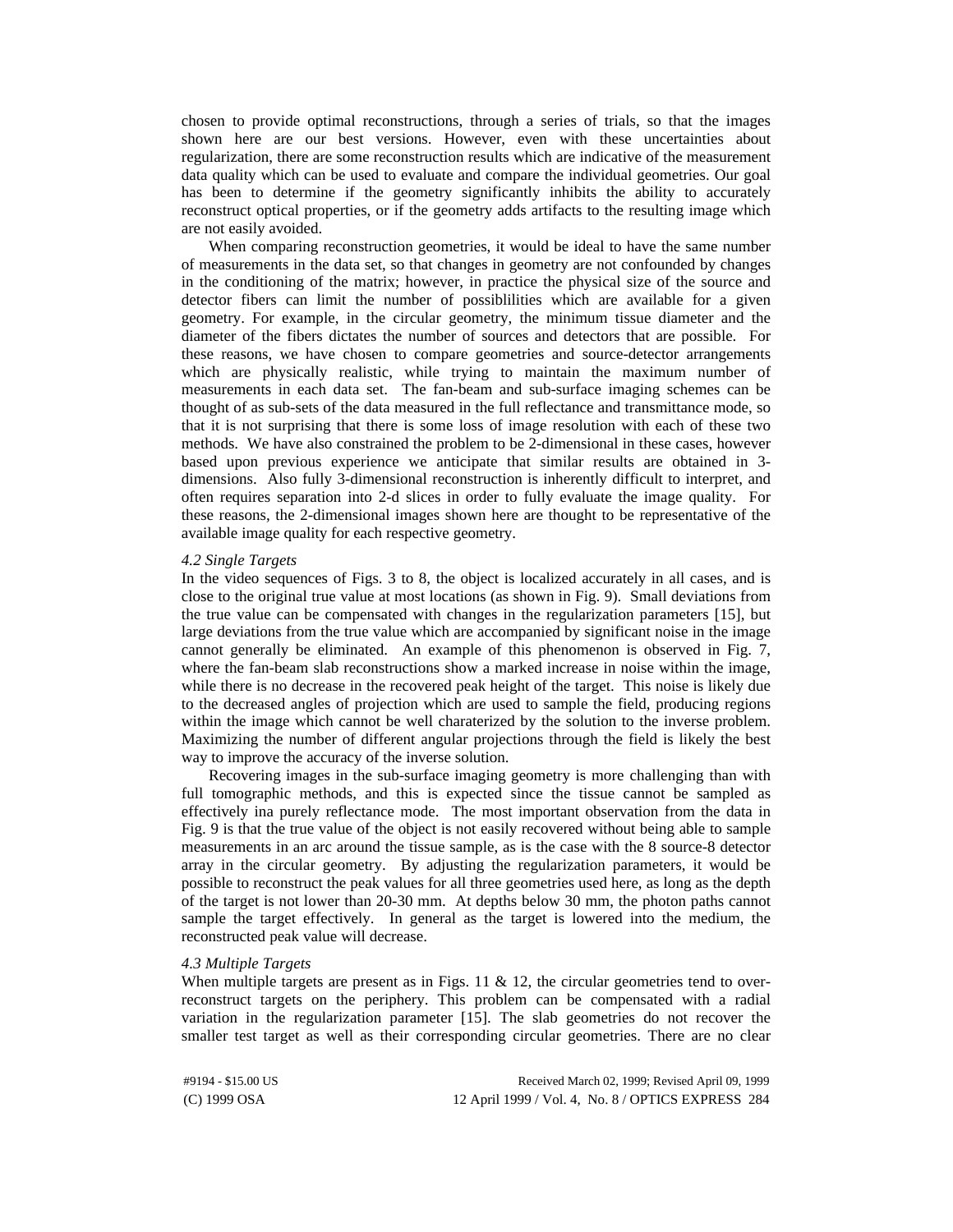differences between the fan-beam style versus the full sampling of reflectance and transmittance, other than the expected increase in background noise in the fan-beam case. The subsurface imaging method suffers from a field sensitivity which decreases with depth into the tissue, such that lower lying objects are not as strongly reconstructed as objects immediately at the surface.

## *4.4 Layered Fields*

When layered test fields are used, there is serious degradation of the image quality in the case of the slab geometry (Fig. 13), whereas both circular geometries were able to provide reasonable images of the subsurface ring and the upper inclusion. Again, the full reflectance and transmittance circular mode provided a slightly more accurate reconstruction of the test field than the fan-beam circular mode. Note that the layer in the circular fan beam reconstruction is closer to the center than in the original test field (Fig. 13). All three subsurface imaging method are able to reconstruct parts of the layered structure, but only the 8x8 detection method is sufficient to recover the inclusion quantitatively below the layer. It is likely important to ensure that the diffuse projections sample below the suspected inclusion in order to produce an accurate reconstruction of the target. This layered test field is important, since almost all in vivo tissues have a complex layered structure near the surface that may not be clearly resolved unless a circular reflectance and transmittance geometry is used.

## *4.5 Cranial Imaging*

For the cranial images in Fig. 15, the complex structure between white and grey matter is not well resolved, which agrees with the observations of other investigators [33]. The location of the skull is well resolved with the full reflectance and transmittance method, but the interior is not. The sub-surface imaging geometry provides a method sufficient to quantify the optical properties of the inclusion. The fan-beam imaging appears to image asymmetric regions, such as the inclusion quite well but cannot recover the skull or brain details at all. In general, the white/grey matter variations which appear on a sub centimeter scale cannot be resolved; however, larger changes in the optical properties, such as the artificial target in the upper left, can be resolved given. It is also likely that absolute changes in the optical properties can be better resolved than the absolute magnitude of the property itself, whereas only the latter case has been tested here. Further study is needed to determine the increase in image quality which is possible with incorporation of MRI-derived initial guesses of the optical property distribution, and other enhancments of the reconstruction process through adaptive spatial regularization or constraints [7, 40].

#### **5. Conclusion**

In general, increasing the number of measurements improves the quality of the reconstructed images and the image accuracy. Care must be taken to ensure that the projections used provide a homogenous sampling of the entire tissue region of interest, and that the projections maximize the number of angles over which measurments are recorded. The ability to resolve objects improves as the distribution of angular projections increases through the sample; so, the maximum angular coverage of a tissue results from the circular geometry with full sampling of the reflectance and transmittance light, which is demonstrated to have the best image quality in these simulations. The technological simplification of using a fan beam approach is attractive and comes at only a modest decrease in image quality, so this may provide the most practical method for optical imaging. The fan beam approach produces measurmements which are all near the same order of magnitude in intensity so that variable attenuation is not required in the data acqusition system.

A comparison of slab-geometry imaging to circular-geometry imaging with single objects does not demonstrate a major difference in the image quality, but the ability to image layered objects with the slab-geometry was seriously compromised. From these simulations,

(C) 1999 OSA 12 April 1999 / Vol. 4, No. 8 / OPTICS EXPRESS 285 #9194 - \$15.00 US Received March 02, 1999; Revised April 09, 1999